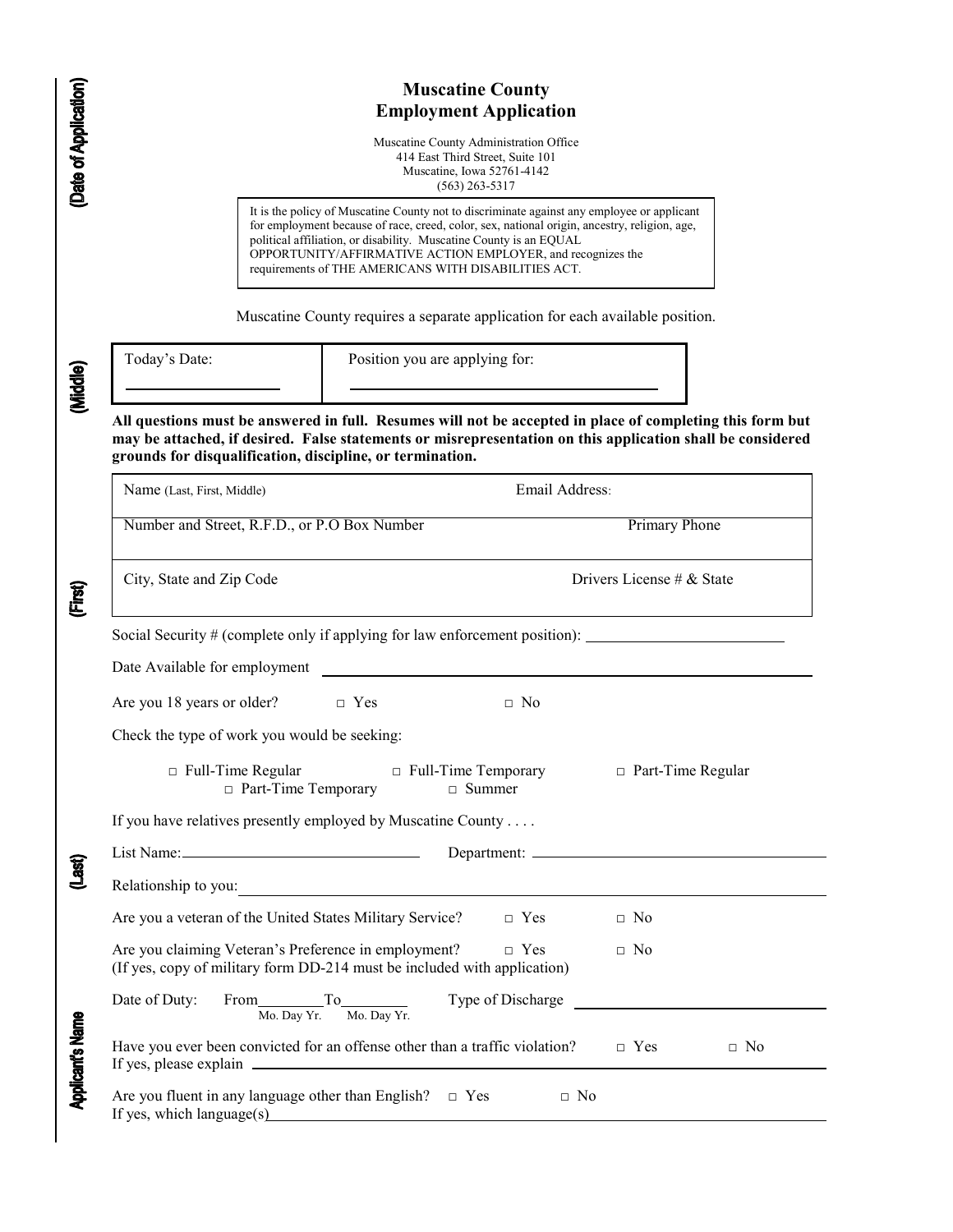To properly evaluate your application, we need information concerning your education, skills and trades you have acquired in addition to your work record. Please answer all questions as completely as possible.

## **EDUCATION**

| Are you a high school graduate or equivalent? $\Box$ Yes $\Box$ No<br>If not, last grade completed: |  |  |  |  |  |
|-----------------------------------------------------------------------------------------------------|--|--|--|--|--|
| Names of educational institutions attended<br>Year Graduated<br>Location<br>Degree/Major            |  |  |  |  |  |
|                                                                                                     |  |  |  |  |  |
|                                                                                                     |  |  |  |  |  |
|                                                                                                     |  |  |  |  |  |
|                                                                                                     |  |  |  |  |  |

## **TRAINING and SPECIAL SKILLS**

List any special training (vocational school, short courses, special seminars, business schools, workshops, etc.), that you have completed and show dates of each.

List any special skills you may have in the operation of machinery, equipment, office machines, etc., which you are able to operate in a competent manner.

If job description requires a Chauffeur's Permit or Commercial Driver's License, do you have or would you be able to obtain such a permit?  $\Box$  Yes  $\Box$  No obtain such a permit?  $\Box$  Yes  $\Box$  No

#### **REFERENCES**

| List three (3) individuals who know you well enough to give information about your work experience, training, or<br>special skills/abilities for the job you are applying for. Do not include relatives or former supervisors. |                        |  |  |  |  |
|--------------------------------------------------------------------------------------------------------------------------------------------------------------------------------------------------------------------------------|------------------------|--|--|--|--|
| How Acquainted<br>Name                                                                                                                                                                                                         |                        |  |  |  |  |
| Address                                                                                                                                                                                                                        |                        |  |  |  |  |
|                                                                                                                                                                                                                                | Length of Acquaintance |  |  |  |  |
|                                                                                                                                                                                                                                | Tel. Contact No.       |  |  |  |  |
| Name                                                                                                                                                                                                                           | How Acquainted         |  |  |  |  |
| Address                                                                                                                                                                                                                        |                        |  |  |  |  |
|                                                                                                                                                                                                                                | Length of Acquaintance |  |  |  |  |
|                                                                                                                                                                                                                                | Tel. Contact No.       |  |  |  |  |
| Name<br>How Acquainted                                                                                                                                                                                                         |                        |  |  |  |  |
| Address                                                                                                                                                                                                                        |                        |  |  |  |  |
|                                                                                                                                                                                                                                | Length of Acquaintance |  |  |  |  |
| Tel. Contact No.                                                                                                                                                                                                               |                        |  |  |  |  |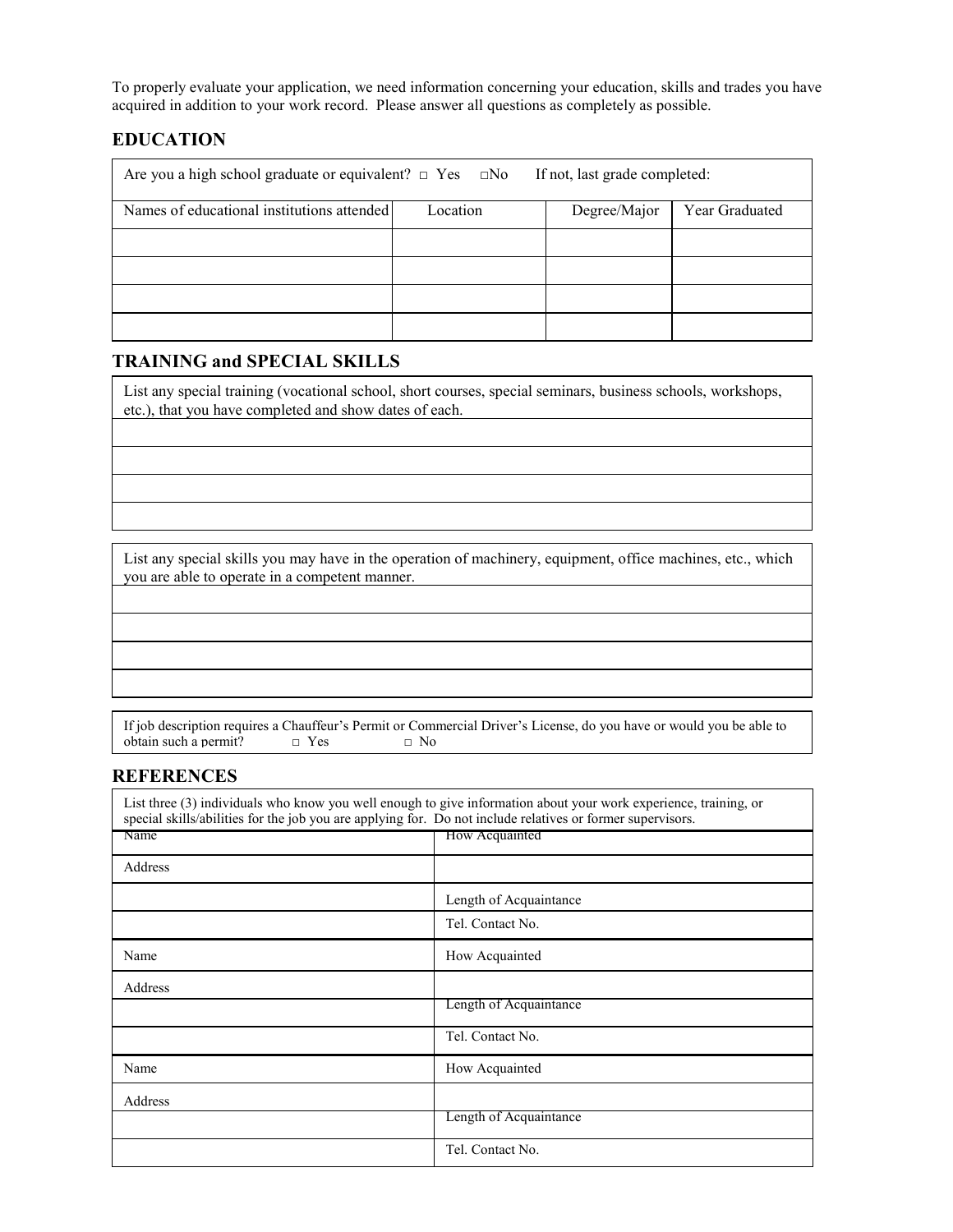#### **EMPLOYMENT HISTORY**

Start with your present or last position and list all previous employment. Include paid and unpaid, full or part-time, military, summer jobs, periods of unemployment, etc.

All information must be included in order for your application to be given full consideration. Resumes may substitute for the description of duties and responsibilities.

| Name of last employer             |                    |                  | Supervisor's name, title, phone number |                                            |                                            |                      |  |
|-----------------------------------|--------------------|------------------|----------------------------------------|--------------------------------------------|--------------------------------------------|----------------------|--|
| Address of last employer          |                    | Type of Business |                                        | <b>Starting Date</b>                       | <b>Ending Date</b>                         |                      |  |
| Your Job Title                    | Reason for Leaving |                  |                                        |                                            | <b>Starting Salary</b>                     | <b>Ending Salary</b> |  |
| Full-time $\Box$ Part-time $\Box$ | Hours per week     |                  |                                        |                                            | Description of duties and responsibilities |                      |  |
|                                   |                    |                  |                                        |                                            |                                            |                      |  |
|                                   |                    |                  |                                        |                                            |                                            |                      |  |
| Name of last employer             |                    |                  | Supervisor's name, title, phone number |                                            |                                            |                      |  |
| Address of last employer          |                    | Type of Business |                                        | <b>Starting Date</b>                       | <b>Ending Date</b>                         |                      |  |
| Your Job Title                    | Reason for Leaving |                  |                                        |                                            | <b>Starting Salary</b>                     | <b>Ending Salary</b> |  |
| Full-time $\Box$ Part-time $\Box$ | Hours per week     |                  |                                        |                                            | Description of duties and responsibilities |                      |  |
|                                   |                    |                  |                                        |                                            |                                            |                      |  |
|                                   |                    |                  |                                        |                                            |                                            |                      |  |
| Name of last employer             |                    |                  | Supervisor's name, title, phone number |                                            |                                            |                      |  |
| Address of last employer          |                    | Type of Business |                                        | <b>Starting Date</b>                       | <b>Ending Date</b>                         |                      |  |
| Your Job Title                    | Reason for Leaving |                  |                                        | <b>Starting Salary</b>                     | <b>Ending Salary</b>                       |                      |  |
| Full-time $\Box$ Part-time $\Box$ | Hours per week     |                  |                                        | Description of duties and responsibilities |                                            |                      |  |
|                                   |                    |                  |                                        |                                            |                                            |                      |  |
|                                   |                    |                  |                                        |                                            |                                            |                      |  |

If you are currently employed, may we check with your present supervisor?  $□$  Yes  $□$  No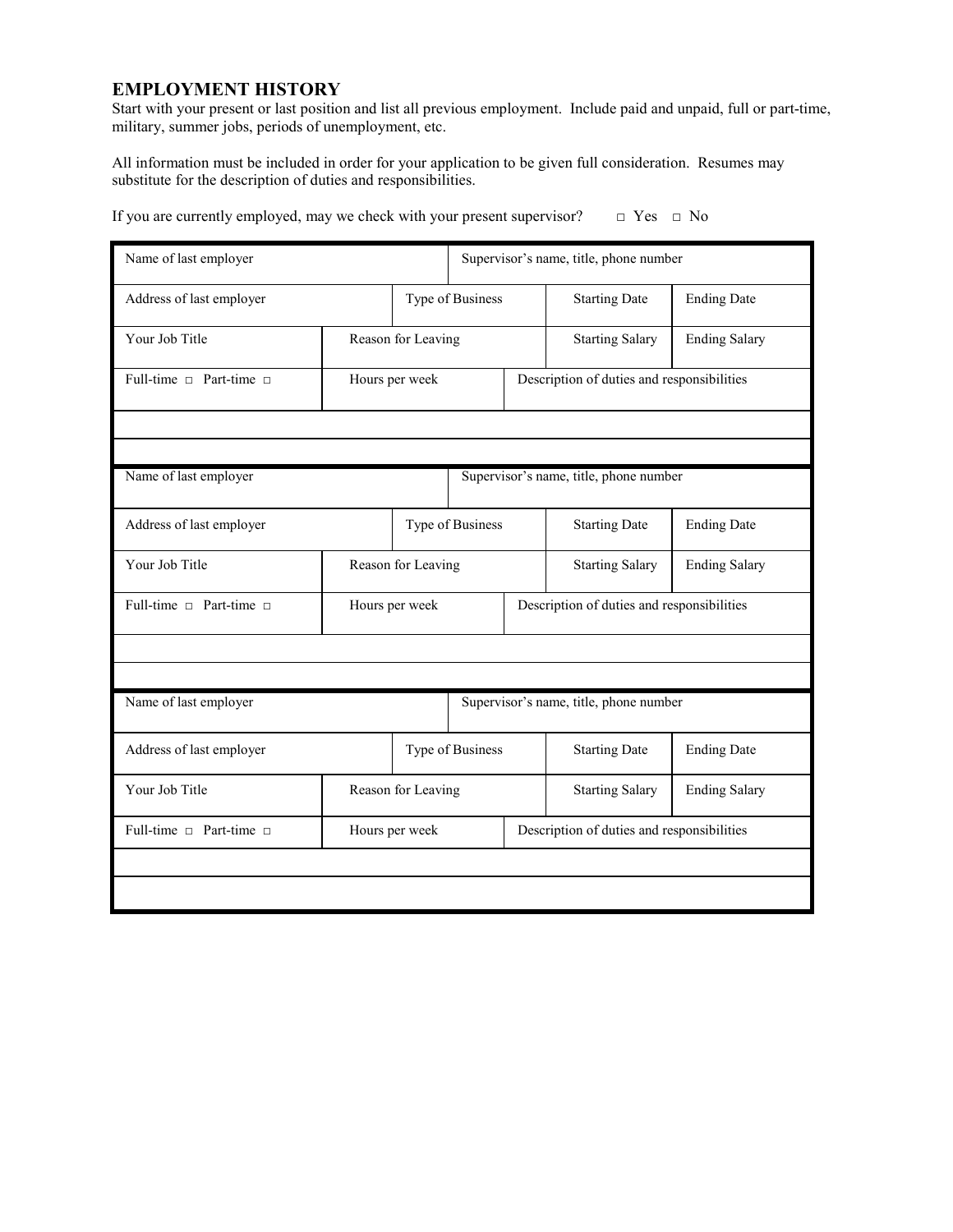| Name of last employer                                           |                    |                | Supervisor's name, title, phone number     |                                            |                                            |                      |  |
|-----------------------------------------------------------------|--------------------|----------------|--------------------------------------------|--------------------------------------------|--------------------------------------------|----------------------|--|
| Address of last employer                                        |                    |                | Type of business                           |                                            | <b>Starting Date</b>                       | <b>Ending Date</b>   |  |
| Your Job Title                                                  | Reason for Leaving |                | <b>Starting Salary</b>                     | <b>Ending Salary</b>                       |                                            |                      |  |
| Full-Time □ Part-Time □                                         | Hours per week     |                |                                            |                                            | Description of duties and responsibilities |                      |  |
|                                                                 |                    |                |                                            |                                            |                                            |                      |  |
|                                                                 |                    |                |                                            |                                            |                                            |                      |  |
| Name of last employer                                           |                    |                | Supervisor's name, title, phone number     |                                            |                                            |                      |  |
| Address of last employer                                        |                    |                | Type of business                           |                                            | <b>Starting Date</b>                       | <b>Ending Date</b>   |  |
| Your Job Title                                                  | Reason for Leaving |                |                                            |                                            | <b>Starting Salary</b>                     | <b>Ending Salary</b> |  |
| Full-Time n Part-Time n                                         |                    | Hours per week |                                            |                                            | Description of duties and responsibilities |                      |  |
|                                                                 |                    |                |                                            |                                            |                                            |                      |  |
|                                                                 |                    |                |                                            |                                            |                                            |                      |  |
| Name of last employer                                           |                    |                |                                            | Supervisor's name, title, phone number     |                                            |                      |  |
| Address of last employer                                        |                    |                | Type of business                           |                                            | <b>Starting Date</b>                       | <b>Ending Date</b>   |  |
| Your Job Title                                                  | Reason for Leaving |                |                                            |                                            | <b>Starting Salary</b>                     | <b>Ending Salary</b> |  |
| Full-Time $\Box$ Part-Time $\Box$                               | Hours per week     |                |                                            |                                            | Description of duties and responsibilities |                      |  |
|                                                                 |                    |                |                                            |                                            |                                            |                      |  |
|                                                                 |                    |                |                                            |                                            |                                            |                      |  |
| Name of last employer                                           |                    |                | Supervisor's name, title, phone number     |                                            |                                            |                      |  |
| Address of last employer                                        |                    |                | Type of business                           |                                            | <b>Starting Date</b>                       | <b>Ending Date</b>   |  |
| Your Job Title                                                  | Reason for Leaving |                | <b>Starting Salary</b>                     | <b>Ending Salary</b>                       |                                            |                      |  |
| Full-Time n Part-Time n                                         | Hours per week     |                |                                            | Description of duties and responsibilities |                                            |                      |  |
|                                                                 |                    |                |                                            |                                            |                                            |                      |  |
|                                                                 |                    |                |                                            |                                            |                                            |                      |  |
| Name of last employer<br>Supervisor's name, title, phone number |                    |                |                                            |                                            |                                            |                      |  |
| Address of last employer                                        | Type of business   |                |                                            | <b>Starting Date</b>                       | <b>Ending Date</b>                         |                      |  |
| Your Job Title                                                  | Reason for Leaving |                |                                            | <b>Starting Salary</b>                     | <b>Ending Salary</b>                       |                      |  |
| Full-Time □ Part-Time □                                         | Hours per week     |                | Description of duties and responsibilities |                                            |                                            |                      |  |
|                                                                 |                    |                |                                            |                                            |                                            |                      |  |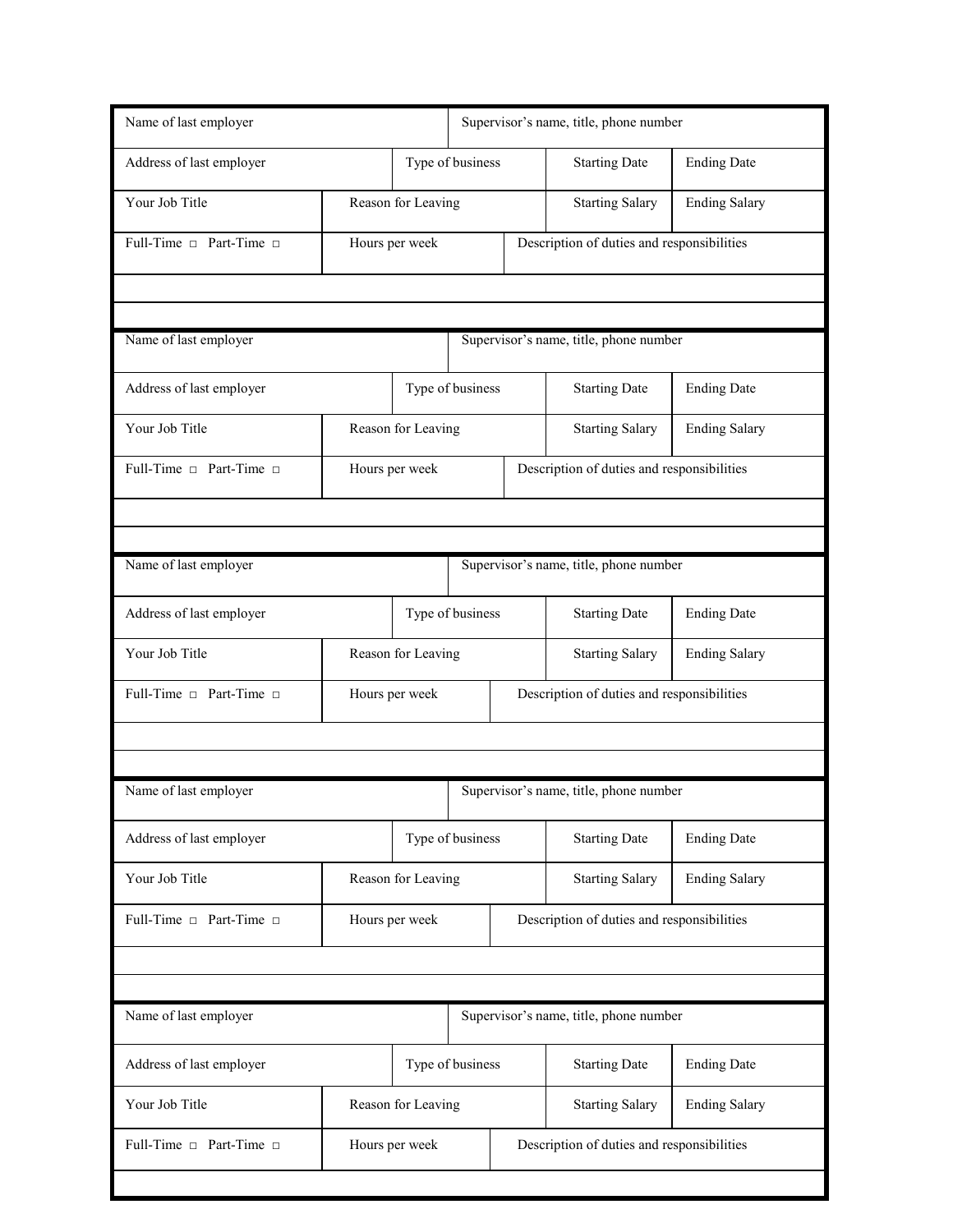#### **PLEASE READ BEFORE SIGNING**

I hereby certify that the answers given by me to the questions on this application and statements made are true and correct without omissions of any kind. I understand that employment with Muscatine County may be contingent upon the results of a physical examination which will be given after a job offer is made. I also authorize the officials of any educational institution, company, agency, or firm to release any and all information allowed by law and which concerns me relating to my person or work history to Muscatine County for the purpose of reference and/or background investigation.

In conjunction with my potential employment at Muscatine County, I consent to the release of my Motor Vehicle Records (MVR) to Muscatine County. I understand that these records will be used to evaluate my suitability to fulfill driving duties that may be related to the position for which I am applying. I also consent to the review, evaluation, and other use of any MVR I may have provided. This consent remains in effect, if I am selected for employment, for the duration of my employment. This consent is given in satisfaction of Public Law 18 USC 2721 et. Seq., "Federal Drivers Privacy Protection Act", and is intended to constitute "written consent" as required by this Act.

I am actively seeking employment and am signing this voluntarily and release any individual, partnership, corporation, or agency, their officers, agents, and employees from any liability for issuing such information. A photostatic copy of this authorization is considered valid for the purposes named above.

| Signature of Applicant: | Date: |
|-------------------------|-------|